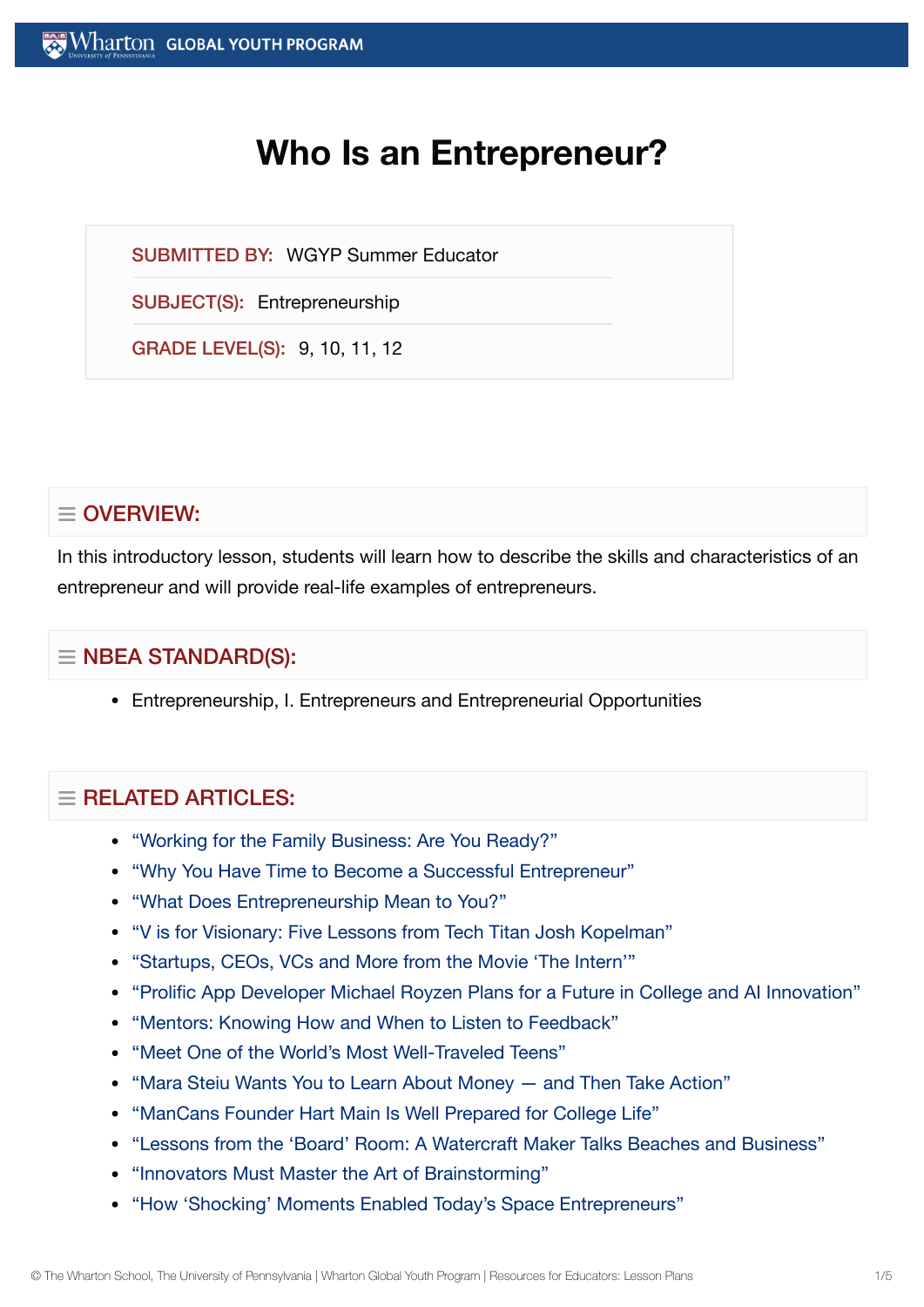## $\mathbb{R}$  Wharton Global Youth Program

- "Future of the [Business World:](https://globalyouth.wharton.upenn.edu/articles/cool-sneakers-creative-destruction-with-jiro-noor/) Cool Sneakers and 'Creative Destruction' with Jiro Noor"
- "Exploring Social [Entrepreneurship:](https://globalyouth.wharton.upenn.edu/articles/power-social-entrepreneurship/) 'My Generation Is Full of Activists and Humanitarians'"
- ["Entrepreneur](https://globalyouth.wharton.upenn.edu/articles/jack-abraham-innovation-rises-ruin/) Jack Abraham on How Innovation Rises from Ruin"
- "Educator Toolkit: The [Entrepreneurial](https://globalyouth.wharton.upenn.edu/articles/educator-toolkit-entrepreneurial-mindset/) Mindset"
- "Educator Toolkit: Artificial [Intelligence"](https://globalyouth.wharton.upenn.edu/articles/february-2018-educator-toolkit-artificial-intelligence/)
- "CEO Alex Poscente Unveils Her Plan for an Augmented [Reality App"](https://globalyouth.wharton.upenn.edu/articles/ceo-alex-poscente-unveils-her-plan-for-an-augmented-reality-app/)
- "Career Insight: Jack Abraham on Changing the World through [Technological](https://globalyouth.wharton.upenn.edu/articles/jack-abraham-on-technological-innovation/) Innovation"
- "Career Insight: Farrhad [Acidwalla](https://globalyouth.wharton.upenn.edu/articles/career-insight-farrhad-acidwalla-learning-failure-knowing-take-break/) on Learning from Failure and Knowing When to Take a Break"
- "Behind the Wheel of Tesla's Model S and Elon [Musk's Endless Innovation"](https://globalyouth.wharton.upenn.edu/articles/behind-wheel-teslas-model-s-elon-musks-endless-innovation/)
- "Behind the Scenes of a [Sneakerhead](https://globalyouth.wharton.upenn.edu/articles/behind-scenes-sneakerhead-startup/) Startup"
- "Aspiring [Entrepreneurs Take](https://globalyouth.wharton.upenn.edu/articles/aspiring-entrepreneurs-take-note-4-tips-venture-capitalist-investor/) Note: 4 Tips from a Venture Capitalist Investor"
- "Advice from Aspiring Women [Entrepreneurs with](https://globalyouth.wharton.upenn.edu/articles/advice-aspiring-women-entrepreneurs/) Three Very Different Products"
- "A Research Project Builds the 'Three C's Model of [Entrepreneurial](https://globalyouth.wharton.upenn.edu/articles/three-cs-model-entrepreneurial-success/) Success'"
- "'FishFlops' Style [Inspires One](https://globalyouth.wharton.upenn.edu/articles/fishflops-style-inspires-one-teen-to-save-her-money-and-pay-it-forward/) Teen to Save Her Money and Pay It Forward"

#### **Standards:**

Recognize that entrepreneurs have unique characteristics and evaluate the degree to which one possesses those characteristics.

#### **Common Core Standard(s):**

CCR Standard for Speaking & Listening: Prepare for and participate effectively in a range of conversations and collaborations with diverse partners, building on others' ideas and expressing their own clearly and persuasively.

**Objectives/Purposes:** In this introductory lesson, students will be able to: (1) describe an entrepreneur; (2) describe skills/characteristics of an entrepreneur; and (3) provide real-life examples of entrepreneurs.

#### **Wharton Global Youth Program Article:**

• Building a Network: 'One Simple [Connection](https://globalyouth.wharton.upenn.edu/articles/building-network-one-simple-connection-can-lead-much/) Can Lead to So Much'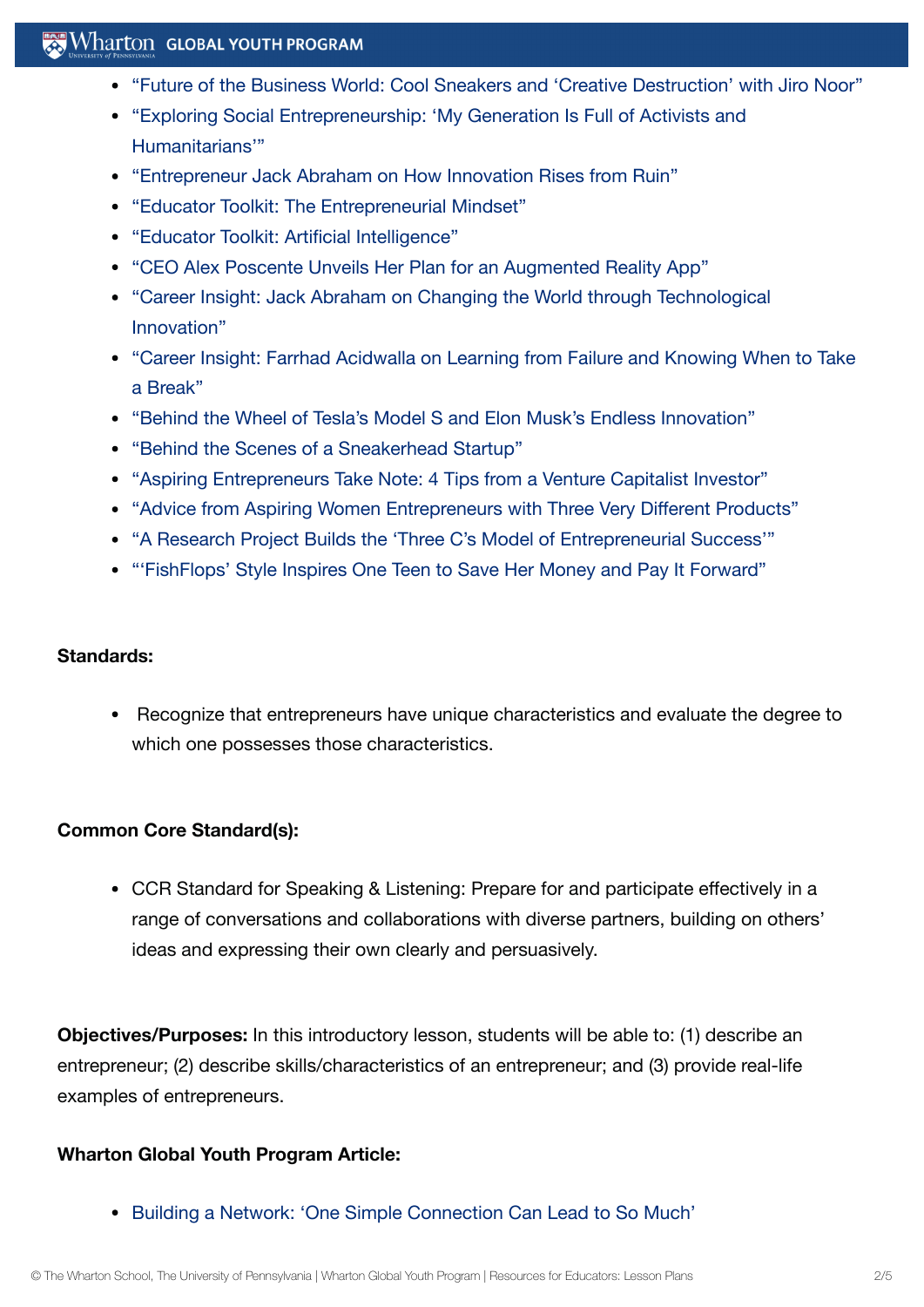#### **Other Resources/Materials:**

Famous entrepreneurs name tag game sheet – teacher writes these on stickers. The teacher might also want to add to the list of entrepreneurs and include people with whom students are familiar. \*This name tag game sheet can be found at the bottom of the lesson plan.

#### **Activity:**

1. Do Now: Do you know an entrepreneur? If so, who? What does he/she do? If you don't know an entrepreneur, what do you think that person might do? (*5 min*)

As students are writing their answers to the question, the teacher will walk around and put a sticker with a name of someone famous on the back of each student's shirt. Names of famous people can be taken off of the worksheet "famous entrepreneurs – name tag game." Students should not be able to see their own name tag, and should not talk about it until instructions are given.

- 2. Once students have finished writing their answers, the teacher will give instructions for the name tag game. Students will walk around and ask each other questions to try and figure out the names on the backs of their shirts. They are allowed to ask any question as long as it is not, "who is the name?" (*10 min*)
- 3. As the class comes back together, each person goes around and shares the name. If they can, the student should tell the class what they know about the person. If they don't know anything, then other students can help and the teacher can provide some information. Without using the word "entrepreneur," the teacher wants to highlight the qualities that these individuals possess. (*10 min*)
- 4. After all students have shared, the teacher will ask "what characteristics do these individuals have in common?" Write students' answers on the board. Once everyone has shared and brainstormed characteristics, the teacher should write the word "entrepreneur" in the middle. Ask the students if they have heard of the word. What does it mean to them? (*5 – 10 min*).
- 5. Introduce the article Building a Network: 'One Simple Connection Can Lead to So Much'. As a class, [independently or](https://globalyouth.wharton.upenn.edu/articles/building-network-one-simple-connection-can-lead-much/) in small groups read the article. Students (or the class as a whole) should answer the following questions: (*15 min*): What skills does Alex Swerdlow have that allowed him to be successful as an entrepreneur?; What is a social entrepreneur?; What is the overall message you take away from the article?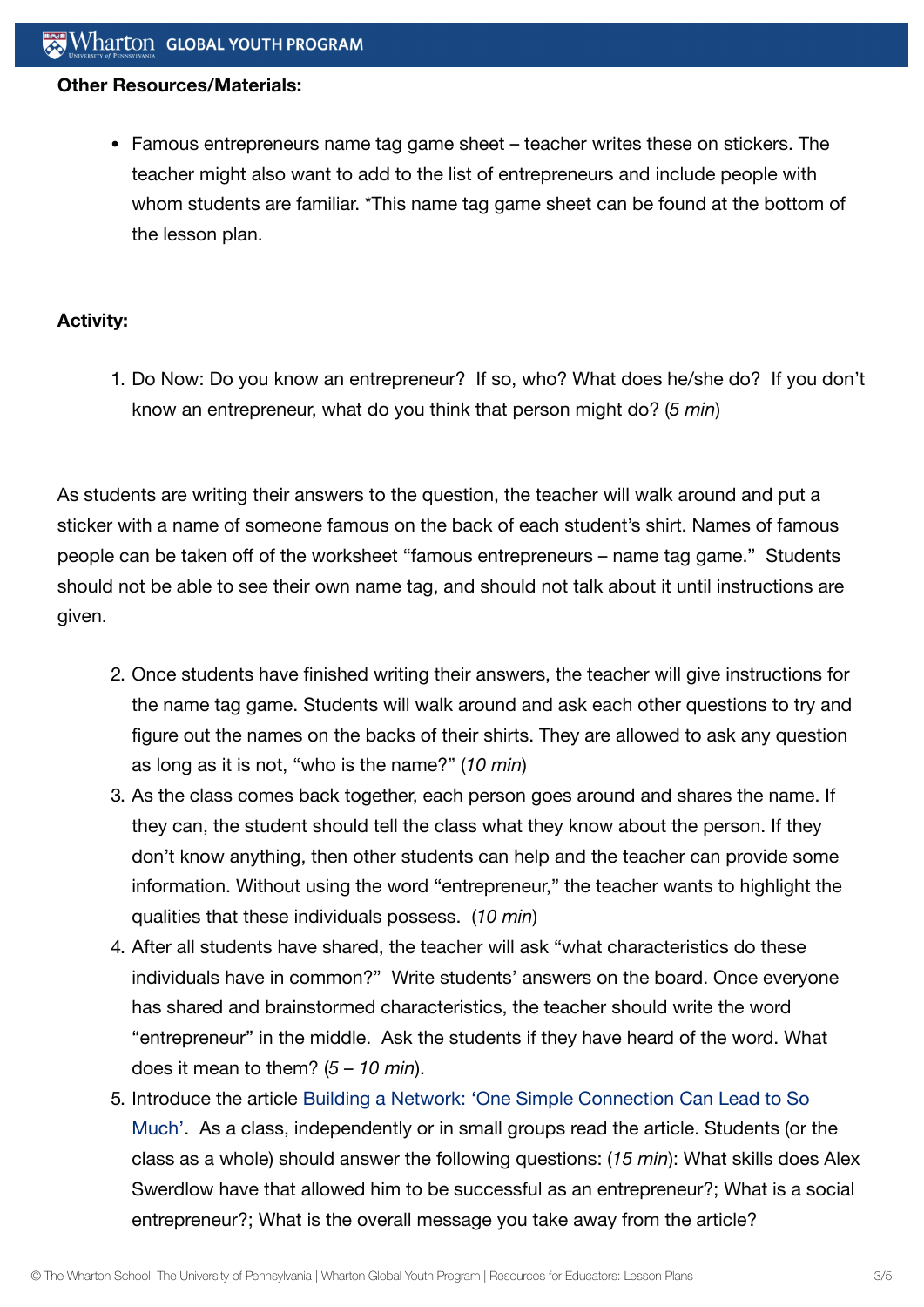6. Wrap-up: After learning about some different entrepreneurs and what they did/do, do you think you have some of the skills necessary to be one? Would you be interested? (*2 -5 min*)

## **Practice Outside of the Classroom:**

A good extension for this class would be to have students find and learn about an entrepreneur. The first place to look is in the [Entrepreneurs &](http://kwhs.wharton.upenn.edu/category/entrepreneurs-and-leaders/) Leaders tab on the Wharton Global Youth Program portal, which features a wellspring of profiles about young entrepreneurs around the world, as well as valuable takeaways about entrepreneurial skills. Students can also use the Internet, library or even interview someone they know who is an entrepreneur. The following day in class, students can share what they learned about their entrepreneur. This will develop their reading, writing, presentation and interviewing skills. Students should also definitely read the Wharton Global Youth Program article Millionaire at 25: Jack Abraham on What It Takes to Be a Successful [Entrepreneur,](https://globalyouth.wharton.upenn.edu/articles/millionaire-at-25-jack-abraham-on-what-it-takes-to-be-a-successful-entrepreneur/) which is quite powerful and insightful.

## **What Worked and What I Would Do Differently:**

Before the class begins, the teacher should look at the list of names of entrepreneurs. If need be, the teacher should add to the list based on people he/she feels the students will know and be able to relate to. Certain websites list different entrepreneurs in a variety of fields.

Name tag Game Sheet:

### **Famous entrepreneurs name tag game sheet**

| <b>Walt Disney</b>             | <b>Henry Ford(cars)</b> | <b>Cornelius</b><br>Vanderbilt(shipping<br>& railroads) | <b>Andrew</b><br>Carnegie(steel) | <b>Mark</b><br><b>Zuckerberg</b>                 |
|--------------------------------|-------------------------|---------------------------------------------------------|----------------------------------|--------------------------------------------------|
| <b>Simon Cowell Bill Gates</b> |                         | Dave Thomas (fast Thomas Edison<br>food)                |                                  | <b>Kevin</b><br><b>Plank</b> (sports<br>apparel) |